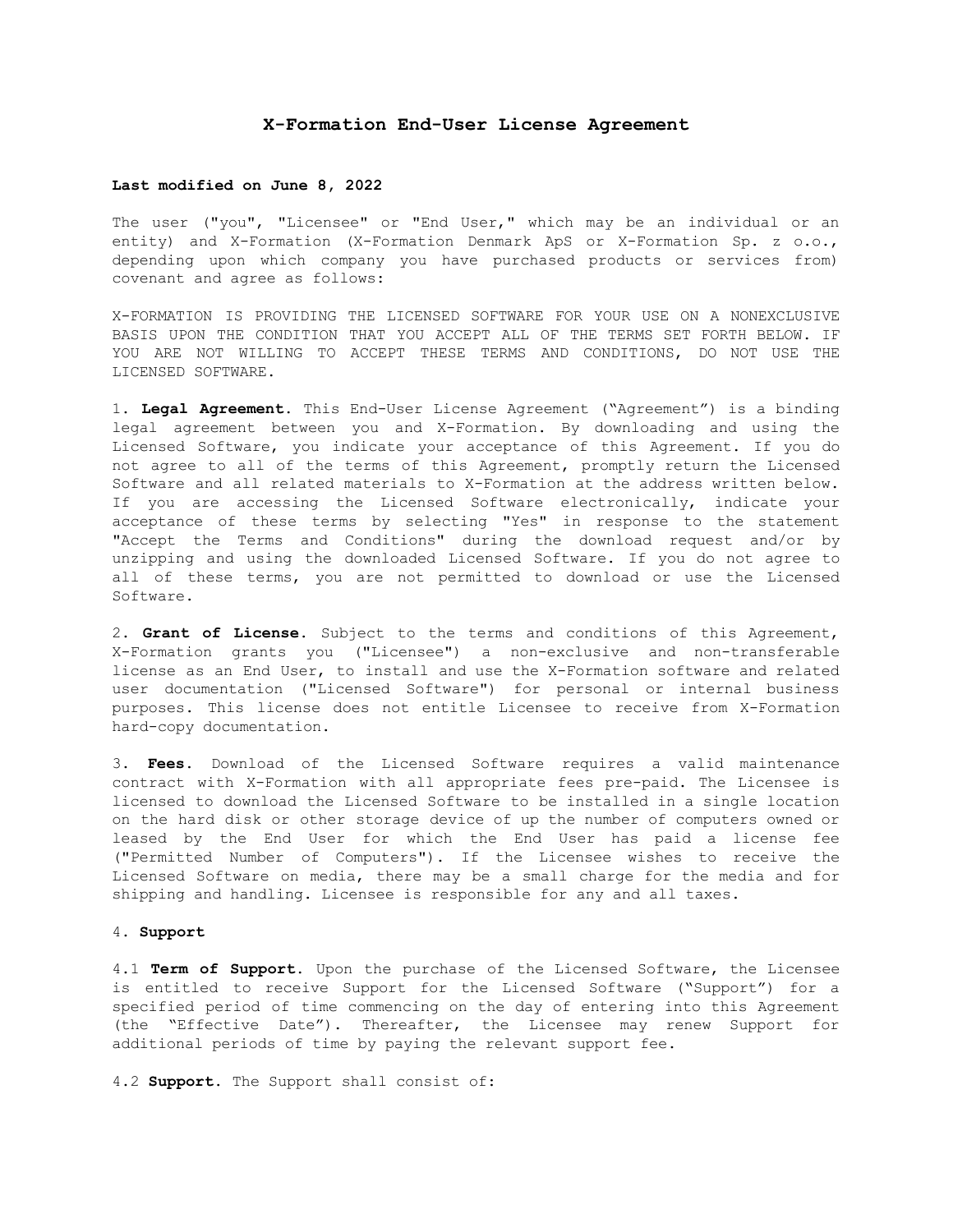1) any released updates, upgrades, patches and bug fixes for the Licensed Software ("Updates"); 2) web-based and phone support.

5. **No Modification of Licensed Software**. Licensee shall not modify, reverse engineer, decompile, disassemble or translate the Licensed Software or related documentation, or apply any other procedure or technology to the Licensed Software so as to determine the source listings for the Licensed Software.

6. **No Assignment, Transfer, Sublicense or Disclosure**. Licensee shall not transfer, disclose, sublicense, disseminate, provide or otherwise make available all or any part of the Licensed Software except as authorized herein to a third party without the prior written consent of X-Formation. Licensee shall not disclose the results of any benchmark tests of the Licensed Software to any third party without X-Formation's prior written approval. Neither party can assign this Agreement or any rights and obligations hereunder to a third party without the prior written consent of the other party.

7. **Use of License Statistics**. You may use License Statistics to import FlexNet Report Logs on an "as-is" and "as-available" basis. You expressly acknowledge and agree that you will be solely responsible for the use of License Statistics to import data, and any such data importation will be done at your own discretion and risk. Furthermore, you agree to use any such data importation only for purposes that are permitted by any applicable law, regulation or generally accepted practices or guidelines in the relevant jurisdictions.

7.1 **Collecting Usage Statistics.** Upon your consent, X-Formation may collect information on the usage of License Statistics, such as pages visited and most popular pages. We collect and analyze this information to better understand the usage of License Statistics, so that we can continue to develop a better product in accordance with the wishes of our customers. We do not share this information with third parties.

8. **Use of LM-X License Manager**. LM-X License Manager consists of several libraries and tools, some of which may be redistributed ("End-User Components") to third parties authorized to use the Licensed Software by the Licensee ("Sublicensees"), while others may not be redistributed ("Vendor Components").

8.1 **End-User Components**. The Licensee shall have the right to sublicense the End-User Components of LM-X License Manager (detailed in <https://docs.x-formation.com/display/LMX/LM-X+distribution+content>) or any portion thereof for business purposes in order to be able to integrate LM-X License Manager into the Licensee's products and sell such products to Sublicensees.

8.2 **Vendor Components**. The Vendor Components of LM-X License Manager (detailed in [https://docs.x-formation.com/display/LMX/LM-X+distribution+content\)](https://docs.x-formation.com/display/LMX/LM-X+distribution+content) can be integrated into the Licensee's products; however, the Licensee shall not have the right to redistribute the Vendor Components.

9. **Disclaimer of Warranty**. THE SOFTWARE IS PROVIDED "AS IS" WITHOUT WARRANTY OF ANY KIND. TO THE MAXIMUM EXTENT PERMITTED BY APPLICABLE LAW, X-FORMATION FURTHER DISCLAIMS ALL WARRANTIES, INCLUDING WITHOUT LIMITATION ANY IMPLIED WARRANTIES OF MERCHANTABILITY, FITNESS FOR A PARTICULAR PURPOSE AND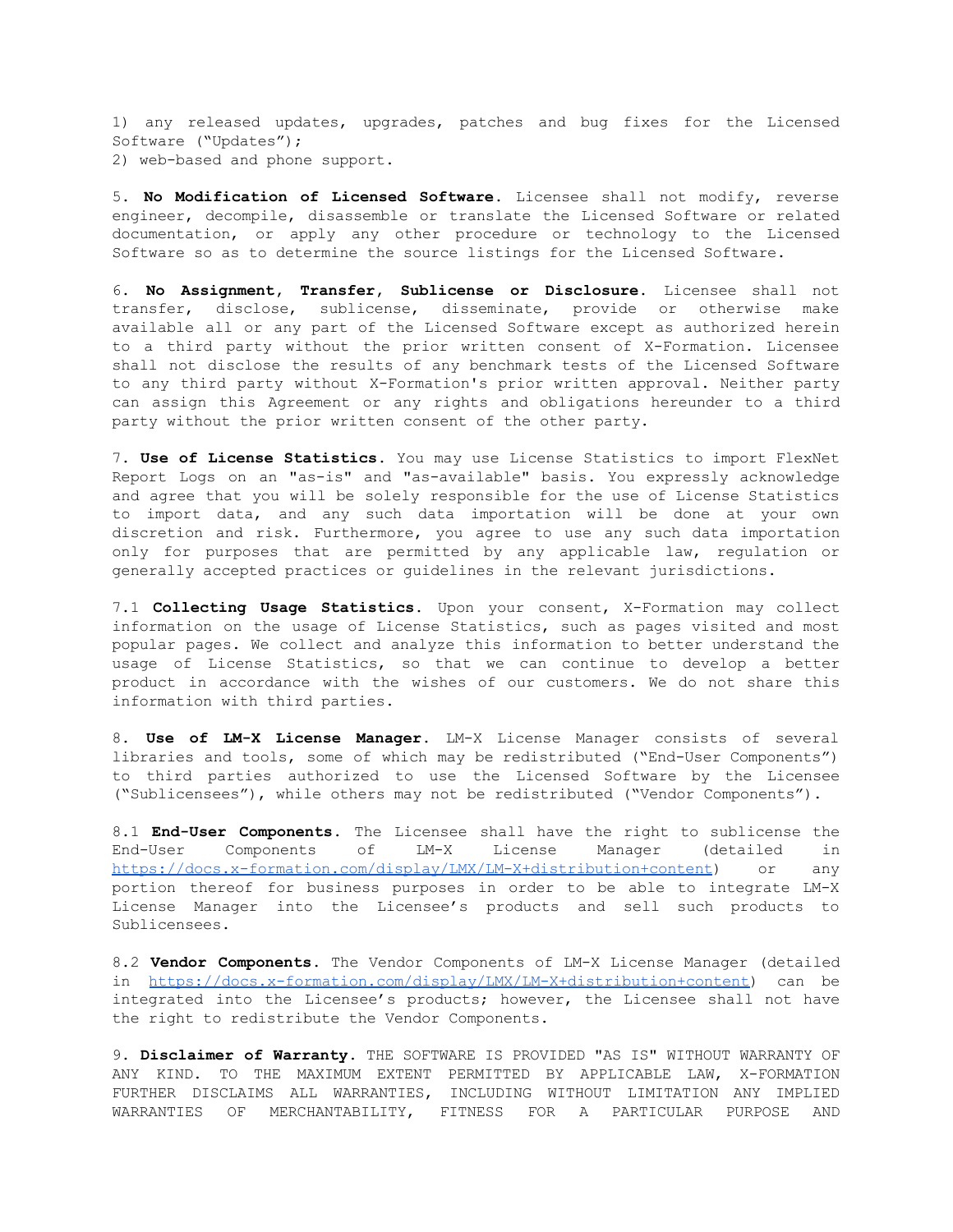NONINFRINGEMENT. THE ENTIRE RISK ARISING OUT OF THE USE OR PERFORMANCE OF THE SOFTWARE REMAINS WITH RECIPIENT. TO THE MAXIMUM EXTENT PERMITTED BY APPLICABLE LAW, IN NO EVENT SHALL X-FORMATION OR ITS SUPPLIERS BE LIABLE FOR ANY CONSEQUENTIAL, INCIDENTAL, DIRECT, INDIRECT, SPECIAL, PUNITIVE, OR OTHER DAMAGES WHATSOEVER (INCLUDING, WITHOUT LIMITATION, DAMAGES FOR LOSS OF BUSINESS PROFITS, BUSINESS INTERRUPTION, LOSS OF BUSINESS INFORMATION, OR OTHER PECUNIARY LOSS) ARISING OUT OF THE USE OF OR INABILITY TO USE THE SOFTWARE, EVEN IF X-FORMATION HAS BEEN ADVISED OF THE POSSIBILITY OF SUCH DAMAGES.

10. **Safe Harbor**. Certain information contained in the X-Formation website, blog, press releases, announcements, documents, and oral discussions may be "forward-looking statements". We have based these forward-looking statements on the assumptions, expectations and projections about future events that we hold at the time the statements are made. You are cautioned not to place undue reliance on these forward-looking statements, which reflect our opinions only as of the date they are made. We use words like "believe," "anticipate," "intend," "estimate," "expect," "project" and similar expressions to identify forward-looking statements, although not all forward-looking statements contain these words. These forward-looking statements are necessarily estimates reflecting the best judgment of our management and involve a number of risks and uncertainties that could cause actual results to differ materially from those suggested by the forward-looking statements. Any unreleased products, services or features referenced in forward-looking statements are not currently available and X-Formation cannot give any assurance that they will be delivered on time or at all. When you purchase our products or services, you should make the purchase decisions based upon features that are currently available. X-Formation undertakes no obligation to revise or update forward-looking statements.

11. **Evaluations**. X-Formation agrees to deliver a demonstration copy of its software for the sole purpose of internal testing and evaluation. Licensee acknowledges that the evaluation serves the purpose of determining whether the software meets the requirements of the Licensee and/or its customers and that the software will not be used for commercial or production purposes during this time.

12. **No Refunds**. Free evaluation copies of X-Formation software are available to allow inspection of software features prior to purchase. For this reason, X-Formation does not issue refunds.

13. **Ownership**. Licensee agrees it has no rights with respect to the Licensed Software other than those rights granted by this Agreement. X-Formation owns all right, title and interest in and to the Licensed Software including, without limitation, all intellectual and proprietary rights appurtenant thereto, and, except for the limited license granted to you herein, nothing in this Agreement shall be construed to transfer, convey, impair or otherwise adversely affect X-Formation's ownership or proprietary rights therein or any other X-Formation information or materials, tangible or intangible, in any form and in any medium. X-Formation represents that it is solely responsible for the Licensed Software supplied to the Licensee and that the Licensee has no obligations towards any other third party suppliers of the Licensed Software.

14. **Termination**. This Agreement may be terminated by either party hereto at any time and for any reason upon thirty (30) days written notice to the other party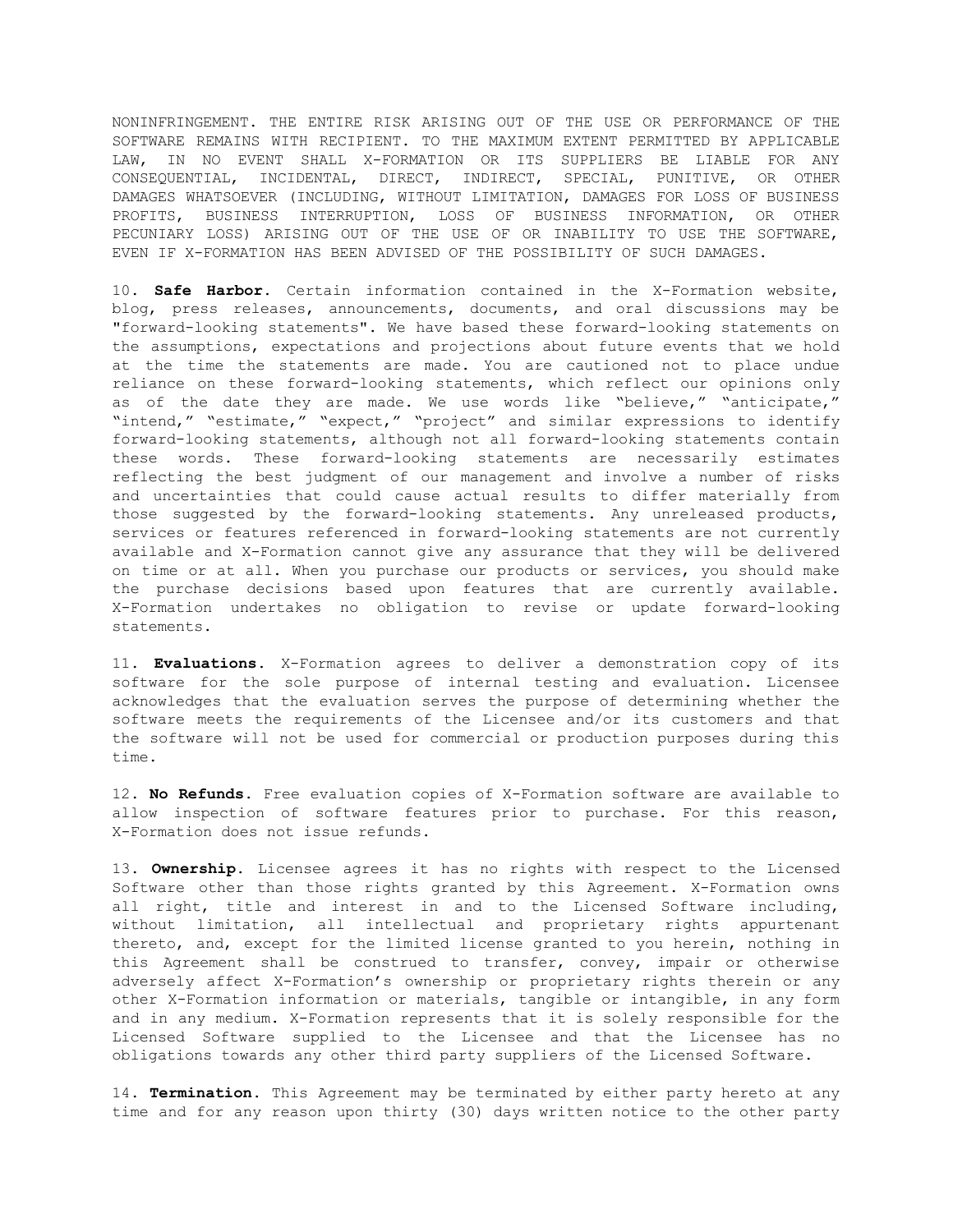of such termination; however, the license will terminate automatically if you fail to comply with the limitations described herein or if you fail to pay any fees relating to the Licensed Software.

## 14.1 **Termination of LM-X License Manager License**

14.1.1 In case of termination of your subscription license, you will lose the right to receive Support for the Licensed Software and you will not be able to issue new licenses; however, the Licensed Software distributed to your Sublicensees will continue to operate normally.

14.1.2 In case of termination of your perpetual license, you will lose the right to receive Support for the Licensed Software; however, you will still be able to issue new licenses for your protected products.

## 14.2. **Termination of License Statistics License**

14.2.1 In case of termination of your subscription license, you will lose the right to receive Support for the Licensed Software and you will not be able to monitor your software.

14.2.2 In case of termination of your perpetual license, you will lose the right to receive Support for the Licensed Software. You will still be able to monitor your software, but with the following limitations:

1) You must use the machine that the License Statistics license was locked to when your maintenance contract expired.

2) You will be limited to monitoring the software version(s) that you were monitoring when your maintenance contract expired.

15. **Export Regulations**. Licensee acknowledges that the Licensed Software is subject to Danish export control laws and regulations. Licensee agrees that it will not export the Licensed Software to any country or end-user that is subject to Danish export restrictions, or imported into any country except as permitted by the laws and regulations of the applicable country.

16. **No Modification or Waiver**. This Agreement may be amended, modified or supplemented only by a written instrument executed by the parties hereto. X-Formation shall be deemed not to have assented to any variations in the terms of this Agreement or to different terms unless such assent is express, includes an express waiver of the applicable terms of this Agreement, and is in writing and signed. Moreover, any waiver is only for the particular matter specified therein, and shall not affect or impair the right of X-Formation to require observance, performance or satisfaction either of that term or condition as it applies on a subsequent occasion or of any other term or condition.

17. **Independent Contractor**. Nothing herein shall be construed as creating a partnership, joint venture, an employment relationship or an agency relationship between the parties hereto, or as otherwise authorizing either party to act for the other. The parties hereto are independent contractors for all purposes.

18. **Anti-Corruption Laws**. The parties hereto represent that they are aware that the European anti-corruption laws and regulations, the Council of Law Civil Law